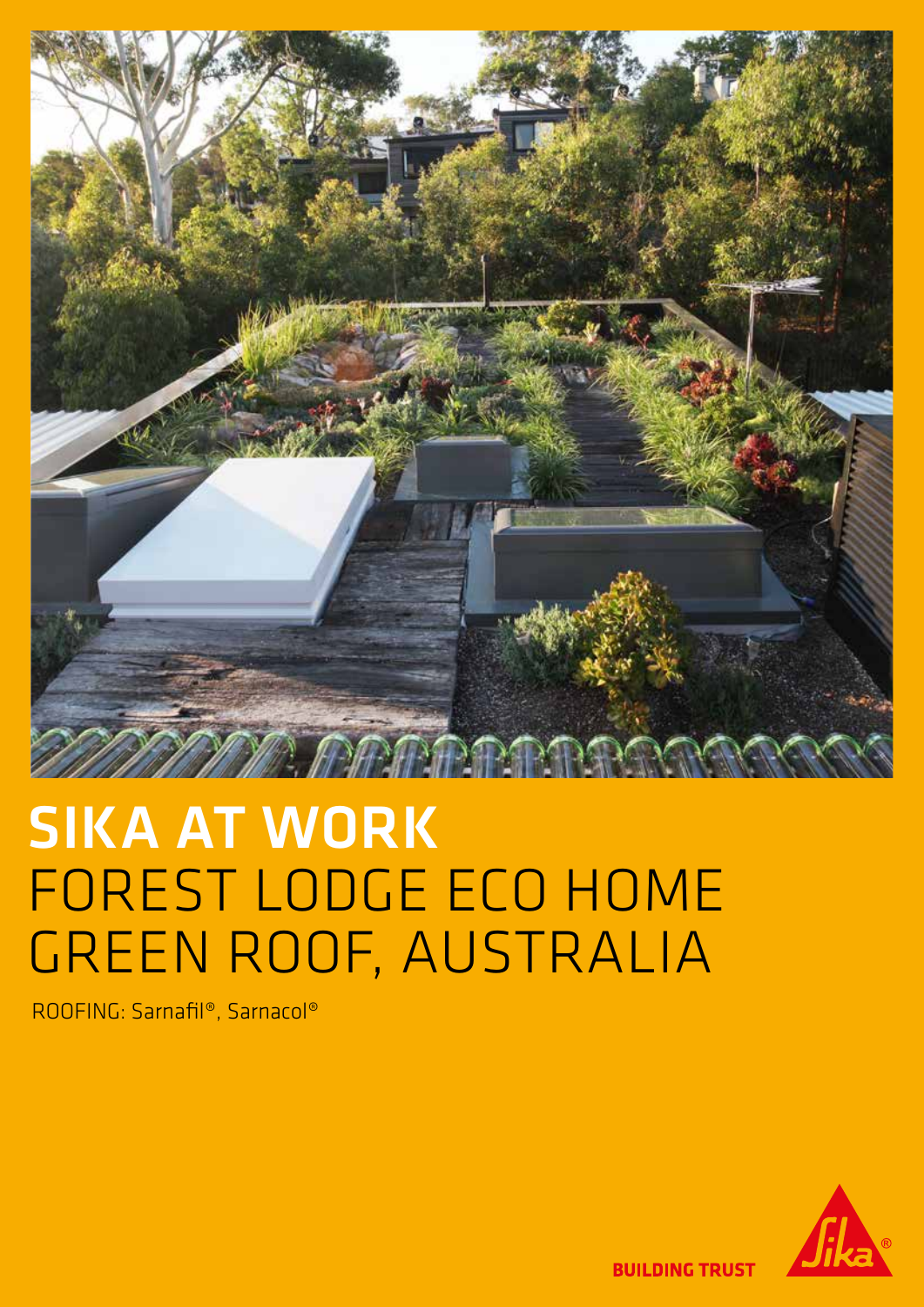## GREEN ROOF FOR AN ECO HOME

#### PROJECT DESCRIPTION

The landmark residence located in the Sydney suburb of Forest Lodge, is a 3.9-meter wide, two-story home built on the principles of sustainability with features including advanced insulation, water conservation and a unique green roof.

The sustainable home, designed and built by Sydney firm Designer Constructions Group Pty Ltd, was featured on the national television series Grand Designs Australia and to-date is Australia's most awarded house, having received 13 national and international design and construction awards with the most recent award being the HIA GreenSmart Home of the

Year. This award, which recognizes the best in environmentally responsible housing across Australia, is the highest accolade at the national HIA GreenSmart Awards.

Forest Lodge Eco House features a green roof that not only improves insulation and reduces the home's carbon footprint and energy costs, but also adds aesthetic appeal and conserves water by reducing stormwater runoff. Owner Chris Knierim, who is also Managing Director of Code Green Pty Ltd, explains that the roof collects and stores stormwater, providing a reliable water supply.

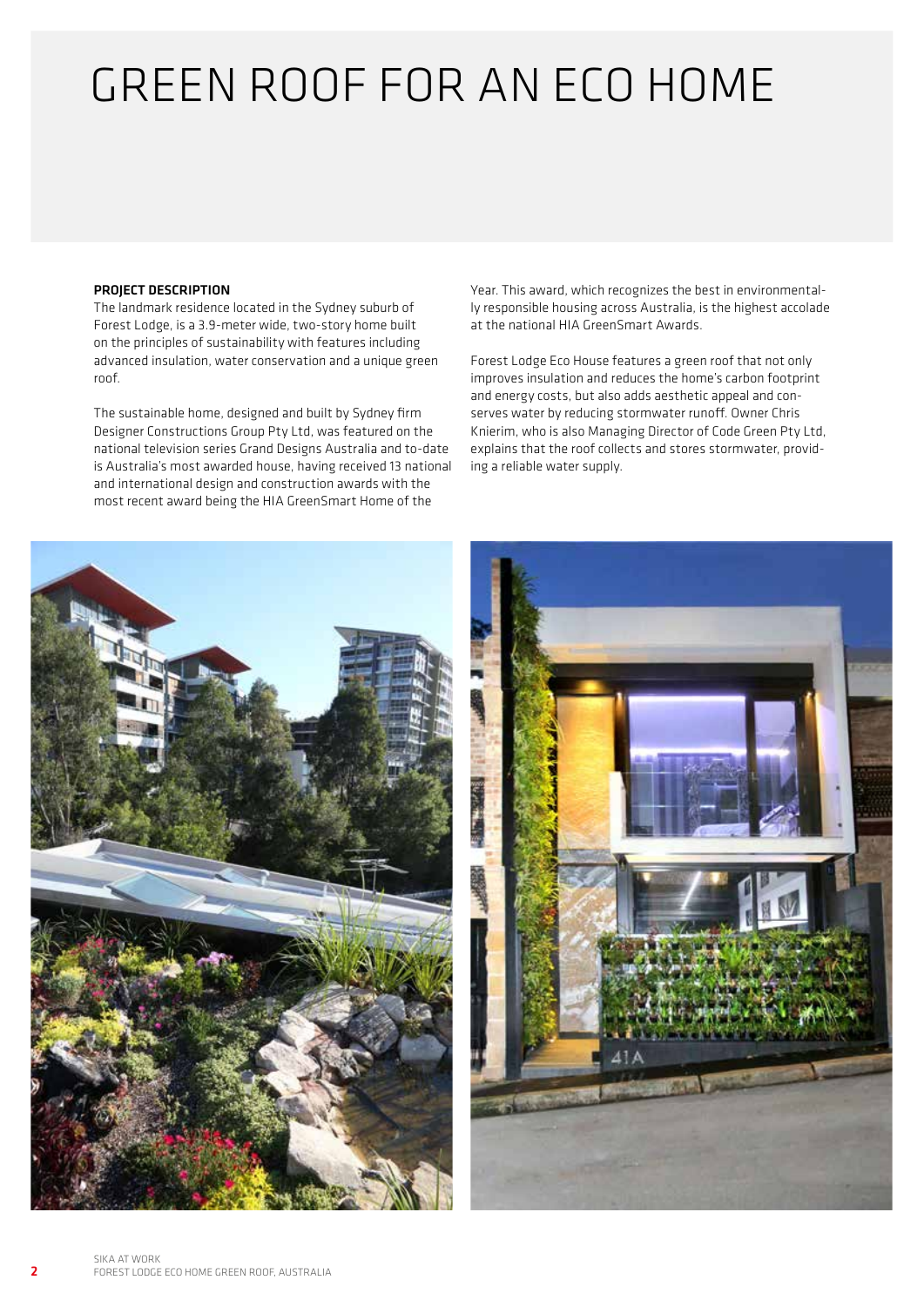#### PROJECT REQUIREMENTS

To protect the building structure from the damp environment of the green roof, the owners sought a reliable waterproofing membrane which is durable, root resistant and long-lasting. According to the owner Chris, due to a high risk of water ingress, it was important to avoid compromising on the waterproofing solution as it could potentially impact longterm performance and durability.

Having used Sika products for sustainable construction projects in Europe, Chris selected Sarnafil® for his project.

#### SIKA SOLUTION

Chris specified a 1.5 mm thick Sarnafil® G410-15L felt membrane for the project. The waterproofing membrane was fully adhered with Sarnacol® 2142S to prevent leaks and water ingress under the membrane, should the membrane be breached with punctures or damage being root resistant, Sarnafil® is ideal for green roof applications from small residential projects to large scale commercial builds. With the inability of roots to penetrate the membrane, the risk of water ingress is reduced.

#### PRODUCTS USED

- Sarnafil® G410-15L Felt
- Sarnacol® 2142S